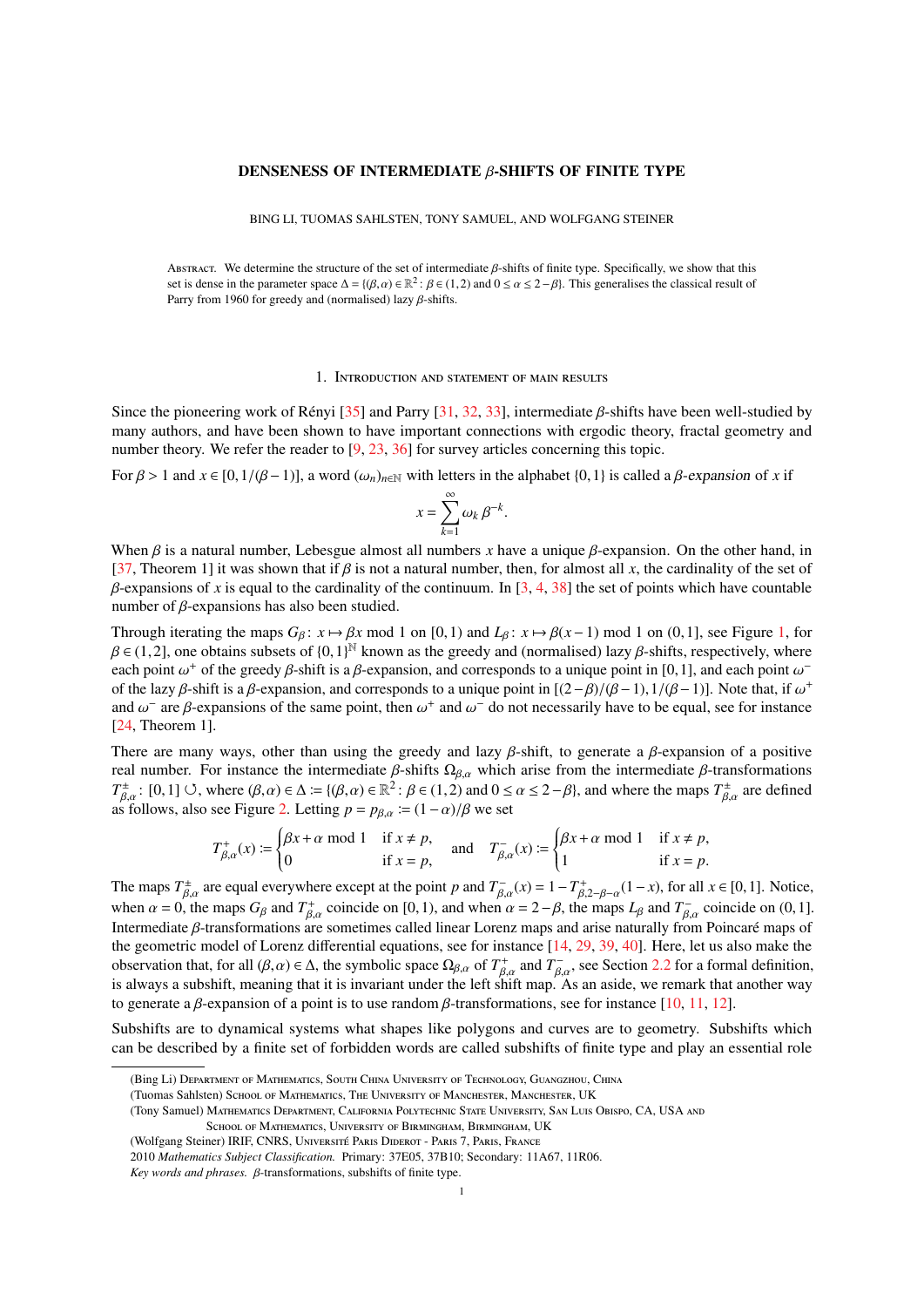<span id="page-1-0"></span>

FIGURE 1. Right: Plot of  $G_\beta = T^+_{\beta,0}$ . Left: Plot of  $L_\beta = T^-_{\beta,2-\beta}$ . In both cases  $\beta = 2^{1/2}$ .

<span id="page-1-1"></span>

FIGURE 2. Right: Plot of  $T_{\beta,\alpha}^+$ . Left: Plot of  $T_{\beta,\alpha}^-$ . In both cases  $\beta = 2^{1/2}$  and  $\alpha = 1/4$ .

in the study of dynamical systems. Their study has provided solutions to practical problems within biology, engineering, information theory and physics. Applications appear in analogue to digital conversion [\[13\]](#page-6-17), analysis of electroencephalography (EEG) data [\[22\]](#page-6-18), data storage [\[28\]](#page-6-19), electronic circuits [\[5\]](#page-6-20), mechanical systems with impacts and friction [\[2\]](#page-5-2) and relay systems [\[41\]](#page-6-21).

One reason why subshifts of finite type are so useful is that they have a simple representation using a finite directed graph. Questions about the subshift can then often be phrased as questions about the graph's adjacency matrix. Results from linear algebra help us to take this matrix apart and find solutions. Moreover, in the case of greedy β-shifts (that is when  $\alpha = 0$ ), to compute the multifractal analysis for Birkhoff averages, one first computes the result for greedy β-shifts of finite type, and then one uses an approximation argument to determine the result for a general greedy  $β$ -shift, see [\[25\]](#page-6-22) and references therein.

Given (β, α)  $\in \Delta$ , the β-expansions of the point *p* given by  $T^{\pm}_{\beta,\alpha}$  are called the kneading invariants of  $\Omega_{\beta,\alpha}$ . It is<br>known that the kneading invariants completely determine  $\Omega_{\alpha}$  are Theorem 2.5, and th known that the kneading invariants completely determine  $\Omega_{\beta,\alpha}$ , see Theorem [2.5,](#page-3-0) and that, provided  $\alpha \notin \{0,2-\beta\}$ , then an intermediate β-shift is a subshift of finite type if and only if the kneading invariants are periodic, see Theorem [2.4.](#page-3-1) In contrast, the greedy and lazy  $\beta$ -shifts (that is when  $\alpha = 0$  and  $\alpha = 2 - \beta$ , respectively) are subshifts of finite type if and only if the lower, respectively the upper, kneading invariant is periodic, see Theorem [2.3.](#page-3-2) Our contribution, in this article and to this story, is to show the following result, which generalises the classical result [\[31,](#page-6-1) Theorem 5] of Parry on the denseness of the set of simple β-numbers. We recall that Parry defines a number β to be simple if the Greedy expansion of *p* is periodic, in other words if  $\Omega_{\beta,\alpha}$  is a subshift of finite type (see Theorem [2.3\)](#page-3-2). Since the types of subshifts which we know how to deal with are mostly subshifts of finite type and their factors, called sofic subshifts, it is very natural to ask whether  $\Omega_{\beta,\alpha}$  is such and if so, for which  $\beta$  and  $\alpha$ ?

<span id="page-1-2"></span>**Theorem 1.1.** *The set of* ( $\beta, \alpha$ ) *belonging to*  $\Delta$  *for which*  $\Omega_{\beta,\alpha}$  *is a subshift of finite type is dense in*  $\Delta$ *.* 

A subshift is sofic if it is a factor of a subshift of finite type. Theorem [1.1](#page-1-2) implies that the set of  $(\beta, \alpha) \in \Delta$  for which the intermediate  $\beta$ -shift is sofic is dense in  $\Delta$ , since any subshift of finite type is a sofic shift. If one considers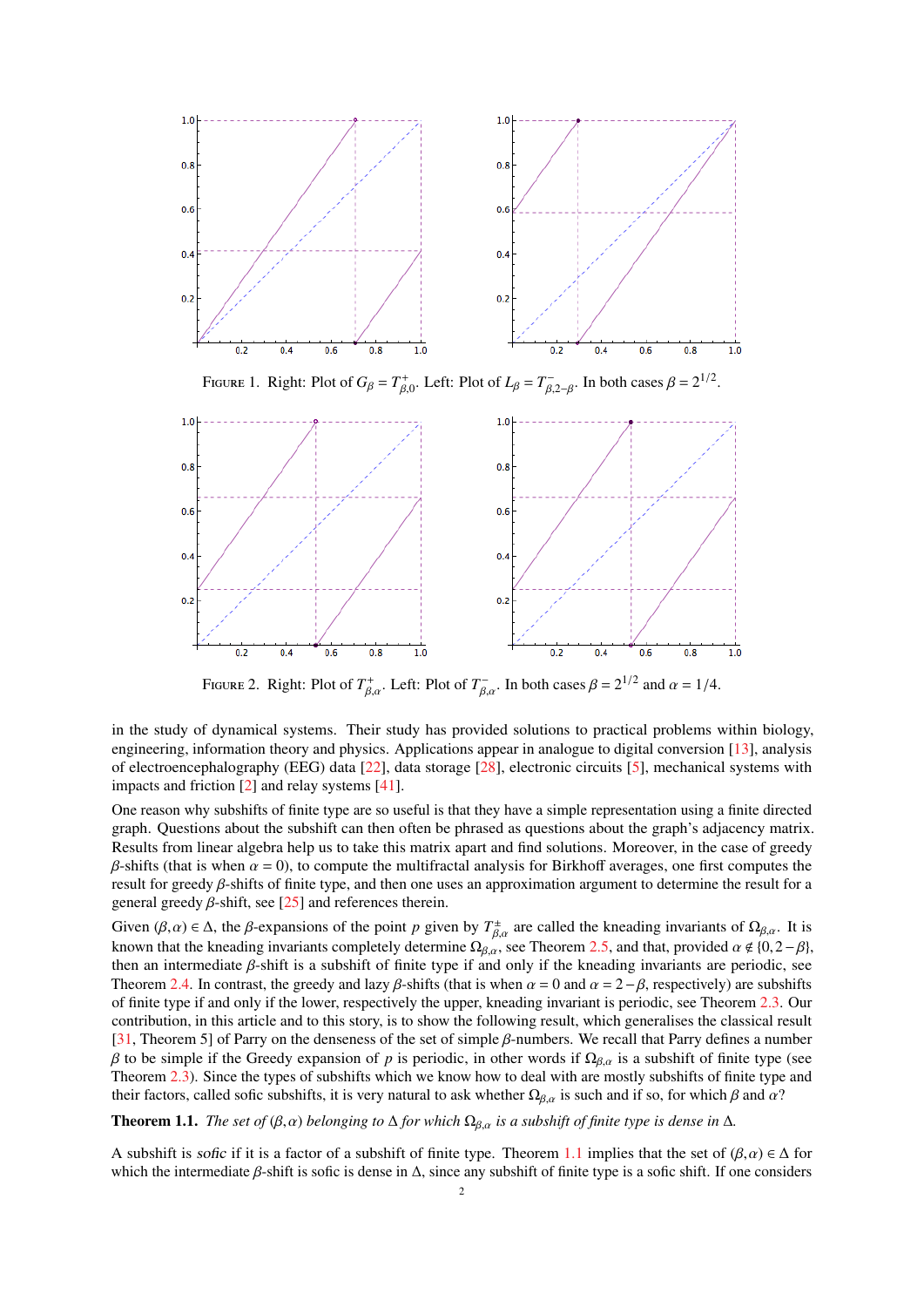the dynamical property of topologically transitivity, then the structure of the set of  $(\beta, \alpha)$  in  $\Delta$  such that  $\Omega_{\beta, \alpha}$  is topologically transitive, with respect to the left shift map, is very different to the set of  $(\beta, \alpha)$  belonging to  $\Delta$  for which  $\Omega_{\beta,\alpha}$  is a subshift of finite type. In fact the former of these two sets is far from being dense in  $\Delta$ , see for instance [\[18,](#page-6-23) Proposition 1 and 2] and also [\[30\]](#page-6-24).

Combining the results of [\[19,](#page-6-25) Theorem 3] and [\[26,](#page-6-26) Theorem 1.3] it can be shown that if  $\beta$  is a transcendental number, then the set of  $\alpha$  for which the intermediate  $\beta$ -shift  $\Omega_{\beta,\alpha}$  is a subshift of finite type is empty. Indeed, for  $\Omega_{\beta,\alpha}$  to be a subshift of finite type, we require  $\beta \in (1,2)$  to be a maximal root of a polynomial with coefficients in  $\{-1,0,1\}$ . Moreover, the entropy of a subshift of finite type is the logarithm of the largest eigenvalue  $\lambda$  of its adjacency matrix, which is a nonnegative integral matrix. By [\[27,](#page-6-27) Theorem 3], we have that  $\lambda$  is the positive  $n^{\text{th}}$ -root of a Perron number. Therefore, since the entrony of an intermediate *R*-shift is  $\ln(\beta)$  if an of a Perron number. Therefore, since the entropy of an intermediate  $\beta$ -shift is ln( $\beta$ ), if an intermediate  $\beta$ -shift is of finite type, then there exists an  $n \in \mathbb{N}$  such that  $\beta$  is the positive  $n^{\text{th}}$ -root of a Perron number. This leads to the following natural question. If  $\beta \in (1, 2)$  is a positive  $n^{\text{th}}$ -root of a Perron num following natural question. If  $\beta \in (1,2)$  is a positive *n*<sup>th</sup>-root of a Perron number, for some  $n \in \mathbb{N}$ , is the set of  $\alpha$  for which  $\Omega$  is a subshift of finite type dense in [0, 2 –  $\beta$ ]? In the case that  $\beta$  which  $\Omega_{\beta,\alpha}$  is a subshift of finite type dense in [0,2−β]? In the case that  $\beta$  is a multinacci number, this question has been answered in [\[34,](#page-6-28) Theorem 1.1].

## 2. Preliminaries

2.1. **Subshifts.** We equip the space  $\{0,1\}^{\mathbb{N}}$  of infinite sequences with the topology induced by the word metric  $\mathcal{D}: 10,1\mathbb{N} \times 10,1\mathbb{N} \to \mathbb{R}$  which is given by  $\mathscr{D} \colon \{0,1\}^{\mathbb{N}} \times \{0,1\}^{\mathbb{N}} \to \mathbb{R}$  which is given by

$$
\mathscr{D}(\omega,\nu) := \begin{cases} 0 & \text{if } \omega = \nu, \\ 2^{-|\omega \wedge \nu|+1} & \text{otherwise.} \end{cases}
$$

Here  $|\omega \wedge \nu| = \min\{n \in \mathbb{N} : \omega_n \neq \nu_n\}$ , for all  $\omega = (\omega_1, \omega_2, \dots)$ ,  $\nu = (\nu_1 \nu_2, \dots) \in \{0, 1\}^{\mathbb{N}}$  with  $\omega \neq \nu$ . Note that the troplogy induced by  $\emptyset$  on  $\{0, 1\}^{\mathbb{N}}$  coincides with the product topology on topology induced by  $\mathscr{D}$  on  $\{0,1\}^{\mathbb{N}}$  coincides with the product topology on  $\{0,1\}^{\mathbb{N}}$ . We let  $\sigma$ :  $\{0,1\}^{\mathbb{N}}$   $\cup$  denote the left-shift man which is defined by  $\sigma(\omega, \omega) = (\omega_0, \omega_1)$ . A subshift left-shift map which is defined by  $\sigma(\omega_1, \omega_2, ...)$  =  $(\omega_2, \omega_3, ...)$ . A subshift is any closed set  $\Omega \subseteq \{0,1\}^{\mathbb{N}}$  such that  $\sigma(\Omega) \subset \Omega$  Given a subshift  $\Omega$  and  $n \in \mathbb{N}$  we set  $\sigma(\Omega) \subseteq \Omega$ . Given a subshift  $\Omega$  and  $n \in \mathbb{N}$  we set

 $\Omega|_n = \{(\omega_1, ..., \omega_n) \in \{0, 1\}^n : \text{ there exists } (\xi_1, \xi_2, ...) \in \Omega \text{ with } (\xi_1, ..., \xi_n) = (\omega_1, ..., \omega_n)\}\$ 

and write  $\Omega^* := \bigcup_{n=1}^{\infty} \Omega \vert_n$  for the collection of all finite words. We denote by  $|\Omega|_n$  the cardinality of  $\Omega \vert_n$ . A subshift  $Ω$  is a called a *subshift of finite type* if there exists *M* ∈ N such that,  $(ω_n - M + 1, ..., ω_n, ξ_1, ..., ξ_m) ∈ Ω^*$ , for all  $(ω_1 - ω_1) ∈ Ω^*$ ,  $(ω_1 - χ_1) ∈ Ω^*$ ,  $(ω_1 - χ_1) ∈ Ω^*$  $(\omega_1,\ldots,\omega_n), (\xi_1,\ldots,\xi_m) \in \Omega^*$  with  $n,m \in \mathbb{N}$  and  $n \ge M$ , if and only if  $(\omega_1,\ldots,\omega_n,\xi_1,\ldots,\xi_m) \in \Omega^*$ .

The following result gives an equivalent condition for when a subshift is of finite type. For this we require the following notation. For  $n \in \mathbb{N}$  and  $\omega = (\omega_1, \omega_2, ...) \in \{0, 1\}^{\mathbb{N}}$ , we set  $\omega|_n := (\omega_1, ..., \omega_n)$  and, for  $\xi \in \{0, 1\}^*$ , we let  $|\xi|$ denote the length of  $\xi$ .

**Theorem 2.1** ([\[28,](#page-6-19) Theorem 2.1.8]). *A shift space*  $\Omega$  *is a subshift of finite type if and only if there exists a finite set*  $F \subset \Omega^*$  such that to each  $v = (v_1, v_2, ...) \in \{0, 1\}^{\mathbb{N}} \setminus \Omega$  there exists  $i \in \mathbb{N}$  and  $\xi \in F$  with  $(v_i, ..., v_{i+\vert \xi \vert -1}) = \xi$  and for<br>all  $\omega \in \Omega$  and  $\xi \in F$  we have that  $\omega \mapsto \xi$ . The set *F* is often called the set  $all \omega \in \Omega$  *and*  $\xi \in F$  we have that  $\omega|_{\xi} \neq \xi$ . The set F is often called the set of forbidden words.

For  $n, m \in \mathbb{N}$  and  $v = (v_1, \ldots, v_n), \xi = (\xi_1, \ldots, \xi_m) \in \{0, 1\}^*$ , set  $(v, \xi) := (v_1, \ldots, v_n, \xi_1, \ldots, \xi_m)$ ; we use the same notation when  $\xi \in \{0, 1\}^{\mathbb{N}}$ . An infinite word  $\omega = (\omega_1, \omega_2, \ldots) \in \{0, 1\}^{\mathbb{N}}$  is call when  $\xi \in \{0,1\}^{\mathbb{N}}$ . An infinite word  $\omega = (\omega_1, \omega_2, ...) \in \{0,1\}^{\mathbb{N}}$  is called periodic with period  $n \in \mathbb{N}$  if and only if, for all  $m \in \mathbb{N}$  we have  $(\omega_1, \omega_2, ...) = (\omega_{\omega_1}, \omega_{\omega_2})$  in which case we write  $\omega$ for all  $m \in \mathbb{N}$ , we have  $(\omega_1, \ldots, \omega_n) = (\omega_{(m-1)n+1}, \ldots, \omega_{mn})$ ; in which case we write  $\omega = (\overline{\omega_1, \ldots, \omega_n})$ . Similarly, an infinite word  $\omega = (\omega_1, \omega_2, ...) \in \{0,1\}^{\tilde{N}}$  is called eventually periodic with period  $n \in \mathbb{N}$  if and only if there exists  $k \in \mathbb{N}$  such that for all  $m \in \mathbb{N}$  we have  $(\omega_k, \omega_k) = (\omega_k, \omega_k, \omega_k)$  in which case w exists  $k \in \mathbb{N}$  such that, for all  $m \in \mathbb{N}$ , we have  $(\omega_{k+1}, \ldots, \omega_{k+n}) = (\omega_{k+(m-1)n+1}, \ldots, \omega_{k+mn})$ ; in which case we write  $\omega = (\omega_1, \ldots, \omega_k, \overline{\omega_{k+1}, \ldots, \omega_{k+n}}).$ 

<span id="page-2-0"></span>2.2. Intermediate  $\beta$ -shifts and expansions. We now give the formal definition of an intermediate  $\beta$ -shift. Throughout this section we let  $(\beta, \alpha) \in \Delta$  be fixed and let  $p = p_{\beta,\alpha} := (1 - \alpha)/\beta$ .

The  $T^{\pm}_{\beta,\alpha}$ -expansion  $\tau^{\pm}_{\beta,\alpha}(x)$  of  $x \in [0,1]$  is defined to be the infinite word  $(\omega_1^{\pm}, \omega_2^{\pm}, \dots) \in \{0,1\}^{\mathbb{N}}$ , where, for  $n \in \mathbb{N}$ ,

$$
\omega_n^+ := \begin{cases} 0 & \text{if } (T_{\beta,\alpha}^+)^{n-1}(x) < p, \\ 1 & \text{otherwise,} \end{cases} \quad \text{and} \quad \omega_n^- := \begin{cases} 0 & \text{if } (T_{\beta,\alpha}^-)^{n-1}(x) \le p, \\ 1 & \text{otherwise.} \end{cases}
$$

<span id="page-2-1"></span>We will denote the images of the unit interval under  $\tau_{\beta,\alpha}^{\pm}$  by  $\Omega_{\beta,\alpha}^{\pm}$ , respectively, and set  $\Omega_{\beta,\alpha} := \Omega_{\beta,\alpha}^{\pm} \cup \Omega_{\beta,\alpha}^{-}$ . The unper and lower kneading invariants of  $\Omega_{\beta,\alpha}$  are defined to be the upper and lower kneading invariants of  $\Omega_{\beta,\alpha}$  are defined to be the infinite words  $\tau_{\beta,\alpha}^+(p)$ , respectively.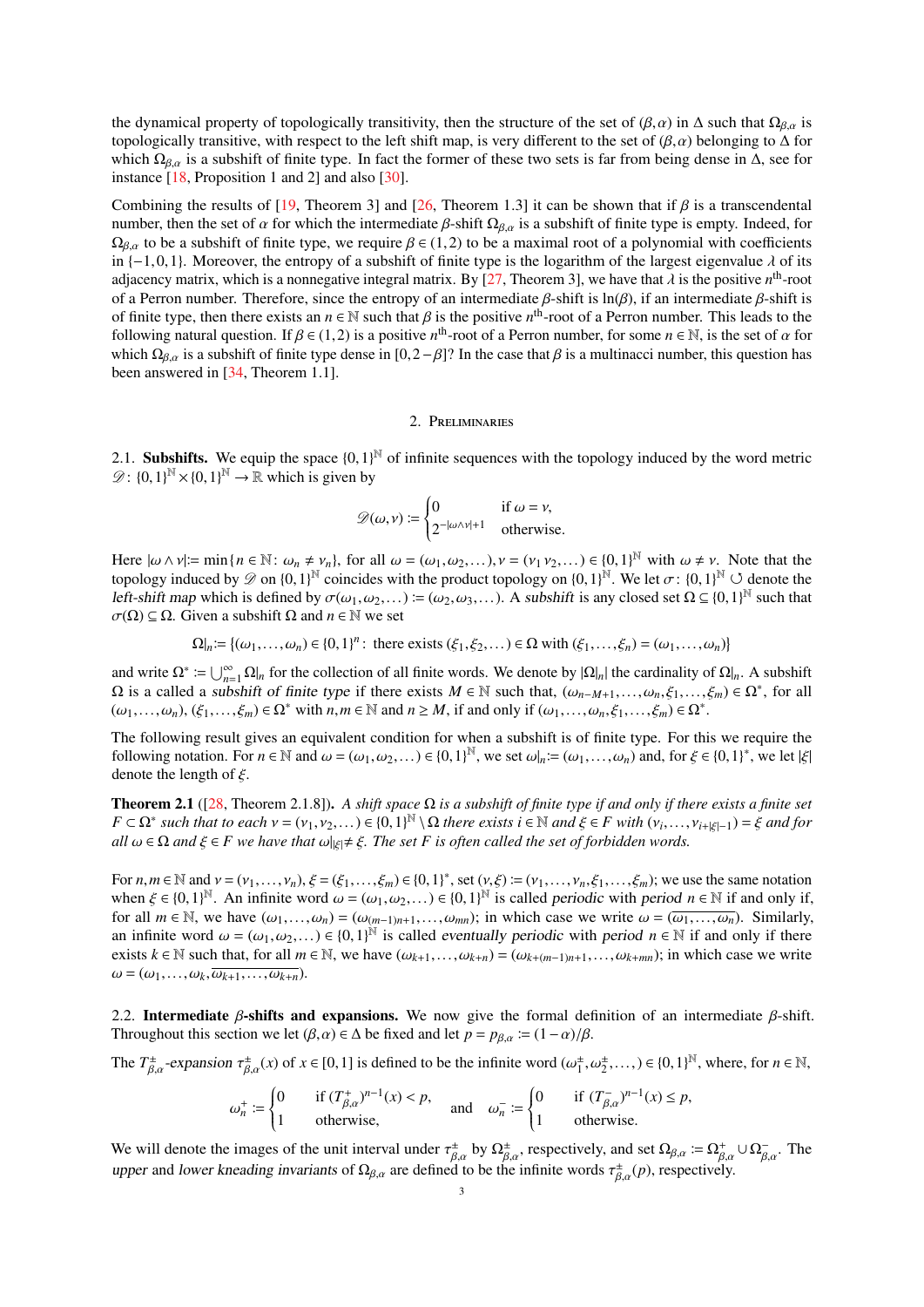**Remark 2.2.** Let  $\omega^{\pm} = (\omega_1^{\pm}, \omega_2^{\pm}, \dots)$  denote the infinite words  $\tau_{\beta,\alpha}^{\pm}(p)$ , respectively. By definition,  $\omega_1^{-} = \omega_2^{+} = 0$ <br>and  $\omega^{\pm} = \omega_1^{-} = 1$ . One can also show that  $(\omega^{\pm}, \omega^{\pm}) = (0, 0, 0, \dots)$  if and and  $\omega_1^+ = \omega_2^- = 1$ . One can also show that  $(\omega_k^+, \omega_{k+1}^+, \dots, ) = (0, 0, 0, \dots)$  if and only if  $\alpha = 0$  and  $k \ge 2$ ; and  $(\omega_k^- = (1, 1, 1, \dots))$  if and only if  $\alpha = 2 - 8$  and  $k > 2$ . Indeed  $\tau^+ = (0, \dots)$  and  $\tau^- = (1, \dots) = \sigma(\tau^- =$  $(\omega_k^-, \omega_{k+1}^+, \dots, ) = (1, 1, 1, \dots)$  if and only if  $\alpha = 2 - \beta$  and  $k \ge 2$ . Indeed,  $\tau_{\beta,\alpha}^+(0) = \sigma(\tau_{\beta,\alpha}^+(p))$  and  $\tau_{\beta,\alpha}^-(1) = \sigma(\tau_{\beta,\alpha}^-(p))$ .

The connection between intermediate  $\beta$ -transformations and the  $\beta$ -expansions of real numbers is given via the *T*<sup>±</sup><sub>β,α</sub>-expansions of a point and the projection  $π_{β,α}$ : {0,1}<sup>N</sup> → [0,1] defined by

$$
\pi_{\beta,\alpha}(\omega_1,\omega_2,\dots) := \frac{\alpha}{1-\beta} + \sum_{k=1}^{\infty} \frac{\omega_k}{\beta^k}.
$$

We note that  $\pi_{\beta,\alpha}$  is linked to the iterated function system ([0,1];  $f_0: x \mapsto x/\beta, f_1: x \mapsto (x+1)/\beta$ ) via the equality

$$
\pi_{\beta,\alpha}(\omega_1,\omega_2,\ldots)=\alpha/(1-\beta)+\lim_{n\to\infty}f_{\omega_1}\circ\cdots\circ f_{\omega_n}([0,1]).
$$

We refer the reader to [\[16,](#page-6-29) [17\]](#page-6-30) for further details on iterated function systems. An important property  $\pi_{\beta,\alpha}$  is that the following diagram commutes.

$$
\Omega_{\beta,\alpha}^{\pm} \xrightarrow{\sigma} \Omega_{\beta,\alpha}^{\pm}
$$
  
\n
$$
\pi_{\beta,\alpha} \downarrow \uparrow \tau_{\beta,\alpha}^{\pm} \qquad \pi_{\beta,\alpha} \downarrow \uparrow \tau_{\beta,\alpha}^{\pm}
$$
  
\n
$$
[0,1] \xrightarrow{\longrightarrow} [0,1]
$$

This result is readily verifiable from the definitions of the maps involved, see [\[6,](#page-6-31) p. 488]. From this, one can deduce that, for  $x \in [\alpha/(\beta-1), 1 + \alpha/(\beta-1)]$ , the words  $\tau_{\beta,\alpha}^{\pm}(x-\alpha/(\beta-1))$  are  $\beta$ -expansions of *x*.

2.3. Intermediate β-shifts of finite type. An equivalent condition, in terms of the upper and lower kneading invariants, for the finite type property of greedy and the lazy  $\beta$ -shifts is as follows.

<span id="page-3-2"></span>**Theorem 2.3.** *For*  $\beta \in (1,2)$ *, we have that* 

- <span id="page-3-3"></span>(*i*) *the greedy β-shift (that is when*  $\alpha = 0$ ) *is a subshift of finite type if and only if*  $\tau_{\beta,0}^2(p)$  *is periodic, and*<br>*iii*) *the lazy 8 shift (that is when*  $\alpha = 2 - 8$ ) *is a subshift of finite type if an*
- <span id="page-3-4"></span>(*ii*) the lazy  $\beta$ -shift (that is when  $\alpha = 2 - \beta$ ) is a subshift of finite type if and only if  $\tau_{\beta,2-\beta}^+ (p)$  is periodic.

*Proof.* Part [\(i\)](#page-3-3) is given in [\[9,](#page-6-4) Proposition 4.1] and follows from [\[31,](#page-6-1) Theorem 3]. Part [\(ii\)](#page-3-4) follows from Part (i) together with the following facts. The transformations  $T_{\beta,0}^{\pm}$  and  $T_{\beta,2-\beta}^{\mp}$  are topologically conjugate via the map  $x \mapsto 1 - x$  and thus, as is given in [\[15,](#page-6-32) Equation (8)], if  $\tau_{\beta,0}^-(p) = (\omega_1, \omega_2, \dots)$ , then  $\tau_{\beta,2-\beta}^+(p) = (1 - \omega_1, 1 - \omega_2, \dots)$ .<br>Further the subshift of finite type property is preserved under topological conjugation, Further, the subshift of finite type property is preserved under topological conjugation, see [\[28,](#page-6-19) Theorem 2.1.10].  $\Box$ 

An analogous result holds for intermediate  $\beta$ -shifts.

<span id="page-3-1"></span>**Theorem 2.4** ([\[26,](#page-6-26) Theorem 1.3]). *Let* β ∈ (1,2) *and*  $\alpha$  ∈ (0,2−β). *The intermediate* β-shift  $\Omega_{\beta,\alpha}$  *is a subshift of* finite type if and only if both  $\tau_{\beta,\alpha}^{\pm}(p)$  are periodic.

A necessary and sufficient condition, in terms of the upper and lower kneading invariants, for the property of an intermediate β-shift to be a sofic shift can be found in [\[21,](#page-6-33) Proposition 2.14] and reads as follows. Let  $(\beta, \alpha) \in \Delta$ . The intermediate  $\beta$ -shift  $\Omega_{\beta,\alpha}$  is sofic if and only if both  $\tau_{\beta,\alpha}^{\pm}(p)$  are eventually periodic.

2.4. **Structure of intermediate**  $\beta$ -**shifts.** The following results on the structure of  $\Omega_{\beta,\alpha}^{\pm}$  will play a crucial role in our proof of Theorem 1.1 our proof of Theorem [1.1.](#page-1-2)

<span id="page-3-0"></span>Theorem 2.5 ([\[1,](#page-5-3) Proposition 4], [\[6,](#page-6-31) Theorem 5.1], [\[7,](#page-6-34) Theorem 1], [\[20,](#page-6-35) Theorem 2] and [\[21,](#page-6-33) Theorem 2.5]). *For*  $(\beta, \alpha) \in \Delta$ , the spaces  $\Omega^{\pm}_{\beta,\alpha}$  are completely determined by upper and lower kneading invariants of  $\Omega_{\beta,\alpha}$ ; indeed, we<br>have that *have that*

$$
\begin{split} \Omega_{\beta,\alpha}^+ &= \left\{\omega\in\{0,1\}^{\mathbb{N}}\colon\tau_{\beta,\alpha}^+(0)\leq\sigma^n(\omega)\prec\tau_{\beta,\alpha}^-(p)\text{ or }\tau_{\beta,\alpha}^+(p)\leq\sigma^n(\omega)\leq\tau_{\beta,\alpha}^-(1)\text{ for all }n\in\mathbb{N}_0\right\},\\ \Omega_{\beta,\alpha}^- &= \left\{\omega\in\{0,1\}^{\mathbb{N}}\colon\tau_{\beta,\alpha}^+(0)\leq\sigma^n(\omega)\leq\tau_{\beta,\alpha}^-(p)\text{ or }\tau_{\beta,\alpha}^+(p)\prec\sigma^n(\omega)\leq\tau_{\beta,\alpha}^-(1)\text{ for all }n\in\mathbb{N}_0\right\}. \end{split}
$$

*Here,*  $\langle \cdot, \leq \rangle$  and  $\geq$  denote the lexicographic orderings on  $\{0,1\}^{\mathbb{N}}$ . *Moreover*,  $\Omega_{\beta,\alpha} = \Omega_{\beta,\alpha}^{+} \cup \Omega_{\beta,\alpha}^{-}$  is closed with respect to the metric  $\emptyset$  and hence is a subshift *respect to the metric*  $\mathscr D$  *and hence is a subshift.*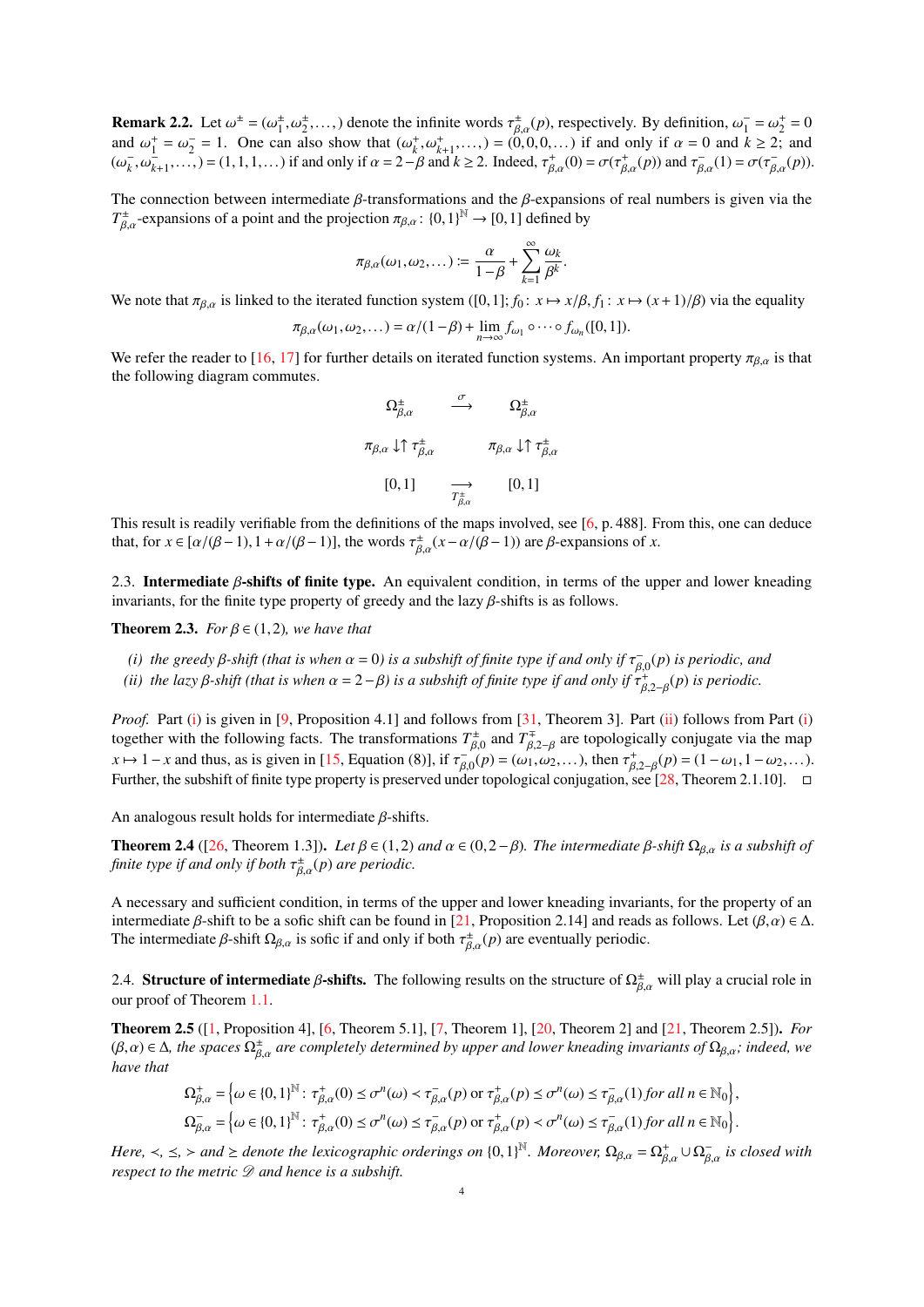A natural question stemming from this result is the following. When are two elements of  ${0,1}^N$  kneading invariants of an intermediate *8*-transformation? This was answered in [8] Corollary 11 and [20] Theorem 11. To st of an intermediate  $\beta$ -transformation? This was answered in [\[8,](#page-6-36) Corollary 1] and [\[20,](#page-6-35) Theorem 1]. To state the result we require the following. Given  $\omega, \nu \in \{0,1\}^{\mathbb{N}}$  with  $\omega \prec \nu$  we define the sets  $\Omega^{\pm}(\omega,\nu)$  by

$$
\Omega^+(\omega,\nu) := \{ \xi \in \{0,1\}^{\mathbb{N}} : \sigma(\nu) \le \sigma^n(\xi) < \omega \text{ or } \nu \le \sigma^n(\xi) \le \sigma(\omega) \text{ for all } n \in \mathbb{N}_0 \},
$$

 $\Omega^-(\omega,\nu) := {\{\xi \in \{0,1\}^\mathbb{N} : \sigma(\nu) \leq \sigma^n(\xi) \leq \omega \text{ or } \nu < \sigma^n(\xi) \leq \sigma(\omega) \text{ for all } n \in \mathbb{N}_0\}}.$ 

<span id="page-4-0"></span>**Definition 2.6.** A pair ( $\omega$ ,  $\nu$ ) of infinite words is said to be admissible if the following four conditions are satisfied.

- <span id="page-4-3"></span>(i)  $\omega|_1=0$  and  $\nu|_1=1$
- <span id="page-4-4"></span>(ii)  $\omega \in \Omega^-(\omega, v)$  and  $v \in \Omega^+(\omega, v)$ <br>(iii)  $\lim_{n \to \infty} n^{-1} \ln(|\Omega(\omega, v)|_n|) > 0$
- <span id="page-4-1"></span>
- <span id="page-4-2"></span>(iv) If  $\omega, \nu \in \{\xi, \zeta\}^{\mathbb{N}}$  for two finite words  $\xi, \zeta$  in the alphabet {0,1} with length greater than or equal to three, such that  $\xi |_{\zeta} = (0,1)$ ,  $\zeta |_{\zeta} = (1,0)$ ,  $\overline{\zeta} \ge \mathbf{O}^+(\overline{\zeta})$ ,  $\overline{\zeta} \ge \mathbf{O}^$ that  $\xi|_2 = (0,1), \zeta|_2 = (1,0), (\overline{\xi}) \in \Omega^-(\overline{\xi}), (\overline{\zeta})$  and  $(\overline{\zeta}) \in \Omega^+(\overline{\xi}), (\overline{\zeta})$ , then  $\omega = (\overline{\xi})$  and  $\nu = (\overline{\zeta})$ .

If in addition  $\omega$  and  $\nu$  are periodic words, then we call the pair  $(\omega, \nu)$  periodically admissible.

<span id="page-4-7"></span>**Remark 2.7.** The limit in Definition [2.6](#page-4-0) [\(iii\)](#page-4-1) exists for the following reason. For a given pair  $(\omega, \nu)$  of infinite words and  $m, n \in \mathbb{N}$ , we have that  $|\Omega(\omega, v)|_{m+n}| \leq |\Omega(\omega, v)|_m| |\Omega(\omega, v)|_n|$ . Therefore, the sequence  $(\ln(|\Omega(\omega, v)|_n))_{n \in \mathbb{N}}$ is sub-additive and hence  $\lim_{n\to\infty} n^{-1} \ln(|\Omega(\omega, \nu)|_n|) = \inf\{n^{-1} \ln(|\Omega(\omega, \nu)|_n|) : n \in \mathbb{N}\}.$ 

With this at hand we may answer the above question.

**Theorem 2.8** ([\[8,](#page-6-36) Corollary 1] and [\[20,](#page-6-35) Theorem 1]). *Two infinite words*  $\omega, \nu \in \{0,1\}^{\mathbb{N}}$  *are kneading invariants for* an intermediate *R*-shift if and only if  $(\omega, \nu)$  is an admissible pair *an intermediate* β*-shift if and only if* (ω,ν) *is an admissible pair.*

# 2.5. Periodic kneading invariants.

<span id="page-4-5"></span>**Corollary 2.9.** *Two infinite words* ω,ν ∈ {0,1}<sup>N</sup> are kneading invariants for an intermediate β-shift of finite type if and only if  $(ω, y)$  is a periodically admissible pair *and only if*  $(\omega, v)$  *is a periodically admissible pair.* 

The following lemma, which is interesting in its own right and which we will require in our proof of Theorem [1.1,](#page-1-2) shows that Definition [2.6](#page-4-0) [\(iv\)](#page-4-2) is violated when Definition 2.6 [\(i\)](#page-4-3), [\(ii\)](#page-4-4) and [\(iii\)](#page-4-1) hold but where  $\omega$  and  $\nu$  are not kneading invariants of an intermediate  $\beta$ -shift.

<span id="page-4-6"></span>**Lemma 2.10** ([\[8,](#page-6-36) Lemma 6]). Let  $\omega = (\omega_1, \omega_2, \dots)$ ,  $v = (v_1, v_2, \dots) \in \{0, 1\}^{\mathbb{N}}$  be such that Definition [2.6](#page-4-0) [\(i\)](#page-4-3), [\(ii\)](#page-4-4) and  $\omega$  (iii) are satisfied. Let R denote the exponential of the value given in Definition 2.6 [\(iii\)](#page-4-1) *are satisfied. Let* β *denote the exponential of the value given in Definition [2.6](#page-4-0)* [\(iii\)](#page-4-1) *and let*

<span id="page-4-8"></span>
$$
\alpha = 1 - \beta + \beta(\beta - 1) \sum_{k=1}^{\infty} \frac{\omega_k}{\beta^k},
$$
\n(2.1)

*namely the solution of*  $\pi_{\beta,\alpha}(\omega) = p$ , with  $p = (1-\alpha)/\beta$ *. If*  $\omega \neq \tau_{\beta,\alpha}^+(p)$  *or*  $\nu \neq \tau_{\beta,\alpha}^+(p)$ *, then there exist*  $u, v \in \{0,1\}^*$ *such that*  $\omega, \nu \in \{u, v\}^{\mathbb{N}}$  *and*  $((\overline{u}), (\overline{v}))$  *satisfies Definition* [2.6](#page-4-0) [\(i\)](#page-4-3), [\(ii\)](#page-4-4) *and* [\(iii\)](#page-4-1) *with*  $\omega \neq (\overline{u})$  *or*  $v \neq (\overline{v})$ *. Moreover,*<br> $(\overline{u}) - \tau^{\text{-}}$  (*n*) *and*  $(\overline{v}) - \tau^{\text{+}}$  (*n*)  $(\overline{u}) = \tau_{\beta,\alpha}^-(p)$  *and*  $(\overline{v}) = \tau_{\beta,\alpha}^+(p)$ *.* 

# 3. Proof of Theorem [1.1](#page-1-2)

Fix (β, α) ∈ Δ with α ∉ {0, 2 − β}. For ease of notation let  $v = (v_1, v_2,...) = \tau_{\beta,\alpha}^+ (p_{\beta,\alpha})$  and  $ω = (ω_1, ω_2,...) = \tau_{\beta,\alpha}^- (p_{\beta,\alpha})$ .<br>A ssume that at least one of ω and y are not periodic. Our aim is to construct a pair Assume that at least one of  $\omega$  and  $\nu$  are not periodic. Our aim is to construct a pair of periodically admissible words  $(\mu, \eta)$ , arbitrarily close to the pair  $(\omega, \nu)$ . Then, by Corollary [2.9](#page-4-5) and Lemma [2.10,](#page-4-6) there exists a unique point  $(b, a) \in \Delta$  such that  $\mu = \tau_{b,a}^+(p_{b,a}), \eta = \tau_{b,a}^+(p_{b,a}), \Omega_{b,a}$  is a subshift of finite type. To complete the proof we show that the Euclidean distance between  $(b, a)$  and  $(B, \alpha)$  is arbitrarily small that the Euclidean distance between  $(b,a)$  and  $(\beta,\alpha)$  is arbitrarily small.

In what follows, we use that, by Theorem [2.5,](#page-3-0) for  $m \in \mathbb{N}$ , if  $\omega_{m+1} = 0$  then  $\sigma^m(\omega) \leq \omega$ , and if  $v_{m+1} = 1$ , then  $\sigma^m(\omega) \geq v$ . Suppose  $\omega$  is not periodic, otherwise, set  $\omega' = \omega$  and move to the constructio paragraph. By Remark [2.2,](#page-2-1) we may choose an integer  $n \ge 3$  with  $\omega_n = 0$ . Let  $j \ge 1$  be minimal such that  $m(v) \ge v$ . Suppose  $\omega$  is not periodic, otherwise, set  $\omega' = \omega$  and move to the construction of v' in the following  $(\omega_{j+1},...,\omega_n) = (\omega_1,...,\omega_{n-j})$ ; note this equation holds for  $j = n-1$ . Since  $\omega$  is not periodic, we have  $\sigma^j(\omega) < \omega$ .<br>Therefore, there exists a minimal integer  $k > n$  with  $\omega_{k-1} = 0$  and  $\omega_{k-1} = 1$  in which case. Therefore, there exists a minimal integer  $k \ge n$  with  $\omega_{k+1} = 0$  and  $\omega_{k-i+1} = 1$ , in which case,

$$
(\omega_{j+1},\ldots,\omega_{n-1},\omega_n,\ldots,\omega_k)=(\omega_1,\ldots,\omega_{n-j-1},\omega_{n-j},\ldots,\omega_{k-j}).
$$

Let  $\omega' = (\overline{\omega_1, \dots, \omega_k})$ . We claim that  $(\omega', v)$  is a pair of infinite words satisfying Definition [2.6](#page-4-0) [\(i\)](#page-4-3) and [\(ii\)](#page-4-4). Since  $\sigma^{ik}(\omega)$  is  $\tau \propto (\omega' + \sigma'^{k})$  is  $\tau \propto (\omega' + \sigma'^{k})$  is  $\sigma^{ik}(\omega')$  is  $\tau \propto (\omega' + \sigma'^{k})$  is  $\tau \propto (\$  $\sigma^{ik}(\omega)|_{k+1} \leq \omega|_{k+1} = \omega'|_{k+1} = \sigma^{ik}(\omega')|_{k+1}$  for all  $i \in \mathbb{N}$  with  $\omega_{ik+1} = 0$ , we have  $\omega \leq \omega'$ . As  $\omega \neq \omega'$ , it follows that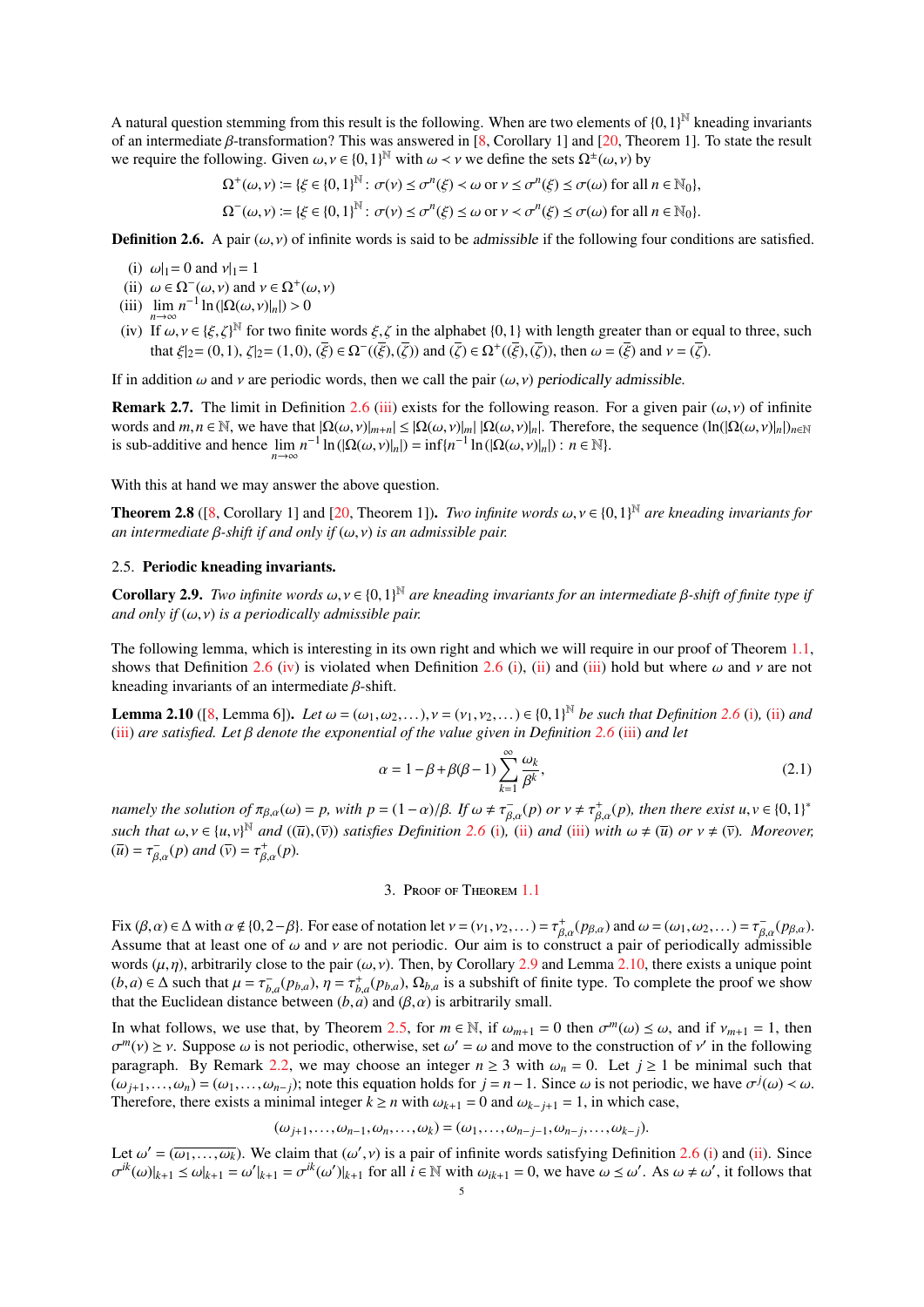$\omega < \omega'$ . Combing this with the fact that  $\omega|_{k+1} = \omega'|_{k+1}$ , we conclude that  $\sigma^m(\omega) < \sigma^m(\omega')$ , for all  $m \in \{0, \ldots, k+1\}$ .<br>By the admissibility of  $(\omega, y)$ , we have  $y \in \Omega^+(x, y)$  and hence  $y \in \Omega^+(x', y)$ . For proving  $\$ By the admissibility of  $(\omega, \nu)$ , we have  $\nu \in \Omega^+(\omega, \nu)$  and, hence,  $\nu \in \Omega^+(\omega', \nu)$ . For proving  $\omega' \in \Omega^-(\omega', \nu)$ , by the periodicity of  $\omega'$  and the definition of  $\Omega^-(\omega', \nu)$ , it is sufficient to check that  $\sigma(\nu) \prec$ by the periodicity of  $\omega'$  and the definition of  $\Omega^-(\omega', v)$ , it is sufficient to check that  $\sigma(v) \le \sigma^m(\omega') \le \omega'$  or  $v \le \sigma^m(\omega') \le \sigma^m(\omega')$  for  $\omega' = 0$  and  $v \le \sigma^m(\omega')$  for  $v < \sigma^m(\omega') \le \sigma(\omega')$  for all  $m \in \{0, ..., k-1\}$ . The inequalities  $\sigma(v) \le \sigma^m(\omega')$  for  $\omega'_{m+1} = 0$  and  $v < \sigma^m(\omega')$  for  $\omega'_{m+1} = 1$  follow from  $\omega \in \mathcal{O}^-(\omega, v)$  and  $\sigma^m(\omega) < \sigma^m(\omega')$ . To conclude the proof of the claim it  $m+1$ <br>that  $\sigma^m(\omega') \leq \omega'$  for all  $m \in \{0, ..., k-1\}$  with  $\omega'_{m+1} = 0$ , as this implies that  $\sigma^m(\omega') \leq \sigma(\omega')$  when  $\omega'_{m+1} = 1$ . If<br>1 < *m* < *i* then  $\sigma^m(\omega) \leq \omega$  and the minimality of *i* imply that  $(\omega, \omega) \leq (\omega, \omega$  $\alpha_{m+1}$  = 1 follow from  $\omega \in \Omega^{-}(\omega, \nu)$  and  $\sigma^{m}(\omega) \prec \sigma^{m}(\omega')$ . To conclude the proof of the claim, it remains to show  $\sigma^{m}(\omega') \prec \omega'$  for all  $m \in \{0, \ldots, k-1\}$  with  $\omega' = 0$  as this implies that  $\sigma^{m}(\omega') \prec \sigma(\omega')$   $1 \le m < j$ , then  $\sigma^m(\omega) \le \omega$  and the minimality of *j* imply that  $(\omega_{m+1},...,\omega_n) < (\omega_1,...,\omega_{n-m})$ , hence  $\sigma^{m}(\omega') < \omega'$ .<br>If *m* > *i* then we have If  $m \geq j$ , then we have

$$
(\omega_{m+1},\ldots,\omega_k,\omega_1) \prec (\omega_{m+1},\ldots,\omega_k,1) = (\omega_{m-j+1},\ldots,\omega_{k-j},\omega_{k-j+1}) \leq (\omega_1,\ldots,\omega_{k-m},\omega_{k-m+1})
$$

when  $\omega_{m+1} = 0$ , which yields  $\sigma^m(\omega') < \omega'$ . Therefore, we have  $\omega' \in \Omega^-(\omega', \nu)$ . Since *n* can be chosen arbitrarily large we have that  $\omega'$  can be made to be arbitrarily close to  $\omega$  with respect to the metric  $\mathcal$ large, we have that  $\omega'$  can be made to be arbitrarily close to  $\omega$  with respect to the metric  $\mathscr{D}$ .

Analogous to the construction of  $\omega'$ , one can build a periodic word  $\nu' \le \nu$  arbitrarily close to  $\nu$  with respect to the metric  $\mathcal{D}$  such that  $(\omega' \nu')$  is a pair of infinite words satisfying Definition 2.6 (i) an metric  $\mathcal{D}_s$ , such that  $(\omega', v')$  is a pair of infinite words satisfying Definition [2.6](#page-4-0) [\(i\)](#page-4-3) and [\(ii\)](#page-4-4). By construction we have that  $\Omega_{\beta,\alpha} \subset \Omega(\omega',\nu')$  and so

$$
\ln(b) := \lim_{k \to \infty} k^{-1} \ln(|\Omega(\omega', \nu')|_k|) \ge \ln(\beta) > 0.
$$

Therefore, Definition [2.6](#page-4-0) [\(iii\)](#page-4-1) is satisfied. By Remark [2.7,](#page-4-7) if  $\omega'|_n = \omega|_n$  and  $\nu'|_n = \nu|_n$ , then  $|\Omega_{\beta,\alpha}|_n| = |\Omega(\omega',\nu')|_n|$  and thus  $|\Omega(\alpha)| \leq n^{-1} \ln(|\Omega_{\beta,1}|)$ . Hence, for a given  $\epsilon > 0$ , we can find an  $N \in \mathbb{N}$  thus  $\ln(b) \le n^{-1} \ln(|\Omega_{\beta,\alpha}|_n|)$ . Hence, for a given  $\epsilon > 0$ , we can find an  $N \in \mathbb{N}$  such that  $0 \le b - \beta < \epsilon$ , for all  $n \ge N$ .

Let *a* be as in [\(2.1\)](#page-4-8), that is the solution of  $\pi_{b,a}(\omega') = q$  with  $q = (1-a)/b$ . For  $0 \le b - \beta < \epsilon$ , we observe the following chain of inequalities chain of inequalities.

$$
|\alpha - a| = \left| 1 - \beta + \beta(\beta - 1) \sum_{i=1}^{\infty} \omega_i \beta^{-i} - 1 + b - b(b - 1) \sum_{i=1}^{\infty} \omega_i' b^{-i} \right|
$$
  
\n
$$
\leq b - \beta + \beta(\beta - 1) \sum_{i=n+1}^{\infty} \omega_i \beta^{-i} + b(b - 1) \sum_{i=n+1}^{\infty} \omega_i b^{-i} + \sum_{i=1}^n \left| \beta(\beta - 1) \beta^{-i} - b(b - 1) b^{-i} \right|
$$
  
\n
$$
\leq 2(b - \beta) + \beta^{-n+1} + b^{-n+1} + 2 \sum_{i=1}^n (\beta^{-i} - b^{-i})
$$
  
\n
$$
\leq 2\left(b - \beta + \beta^{-n+1} + \frac{1}{\beta - 1} - \frac{1}{b - 1} + \frac{1}{b^n(b - 1)}\right)
$$
  
\n
$$
\leq 2\left(\epsilon + \frac{\epsilon}{(\beta - 1)^2} + \frac{\beta^2 - \beta + 1}{\beta^n(\beta - 1)}\right)
$$
  
\n
$$
\leq \frac{4\epsilon}{(\beta - 1)^2} + \frac{6}{\beta^n(\beta - 1)}
$$

This implies, given  $\epsilon > 0$ , there exists  $n \in \mathbb{N}$  so that  $\omega'$  and  $\nu'$  are periodic,  $|b-\beta| < \epsilon$  and  $|a-\alpha| < \epsilon$ . If  $\omega' = \tau_{b,a}^+(q)$  and  $\nu' = \tau^+(q)$ , then the intermediate  $\theta$  chiff  $Q_1$ , is a subshift of finite *b*, *a* is a subshift of finite type. Otherwise, an application of Lemma [2.10](#page-4-6)<br>  $\mathcal{L} = \tau_{b,a}^+(q)$ , then the intermediate β-shift  $\Omega_{b,a}$  is a subshift of finite type. Otherwise, an application of Lemma 2.10<br>
ials the  $v = v_{b,a}(q)$ , then the liner<br>yields the required result.

### **ACKNOWLEDGEMENTS**

B. Li, T. Sahlsten and T. Samuel are extremely grateful to the organisers of the Research Program: Fractals and Dynamics and the Mittag-Leffler Institut for their very kind hospitality during the writing of this article. B. Li was supported by NSFC 11671151 and Fundamental Research Funds for the Central Universities SCUT 2017MS109; T. Sahlsten was partially supported by the Marie Skłodowska-Curie Individual Fellowship 655310 and a travel grant from the Finnish Academy of Science and Letters; W. Steiner was supported by Agence Nationale de la Recherche Dyna3S ANR-13-BS02-0003.

#### **REFERENCES**

<span id="page-5-3"></span>[1] L. Alsedá; F. Manosas. Kneading theory for a family of circle maps with one discontinuity. Acta Math. Univ. Comenian. (N.S.) 65 (1996) 11–22.

<span id="page-5-2"></span>[2] J. Awrejcewicz; C.-H. Lamarque. Bifurcation and chaos in nonsmooth mechanical systems. World Scientific Series on Nonlinear Science. Series A: Monographs and Treatises 45, World Scientific Publishing Co., 2003.

- <span id="page-5-0"></span>[3] S. Baker. On small bases which admit countably many expansions. J. Number Theory 147 (2015) 515–532.
- <span id="page-5-1"></span>[4] S. Baker; J. Lu; L. Wang; Y. Zou. On small bases for which 1 has countably many expansions. Mathematika 62 (2016) 362–377.